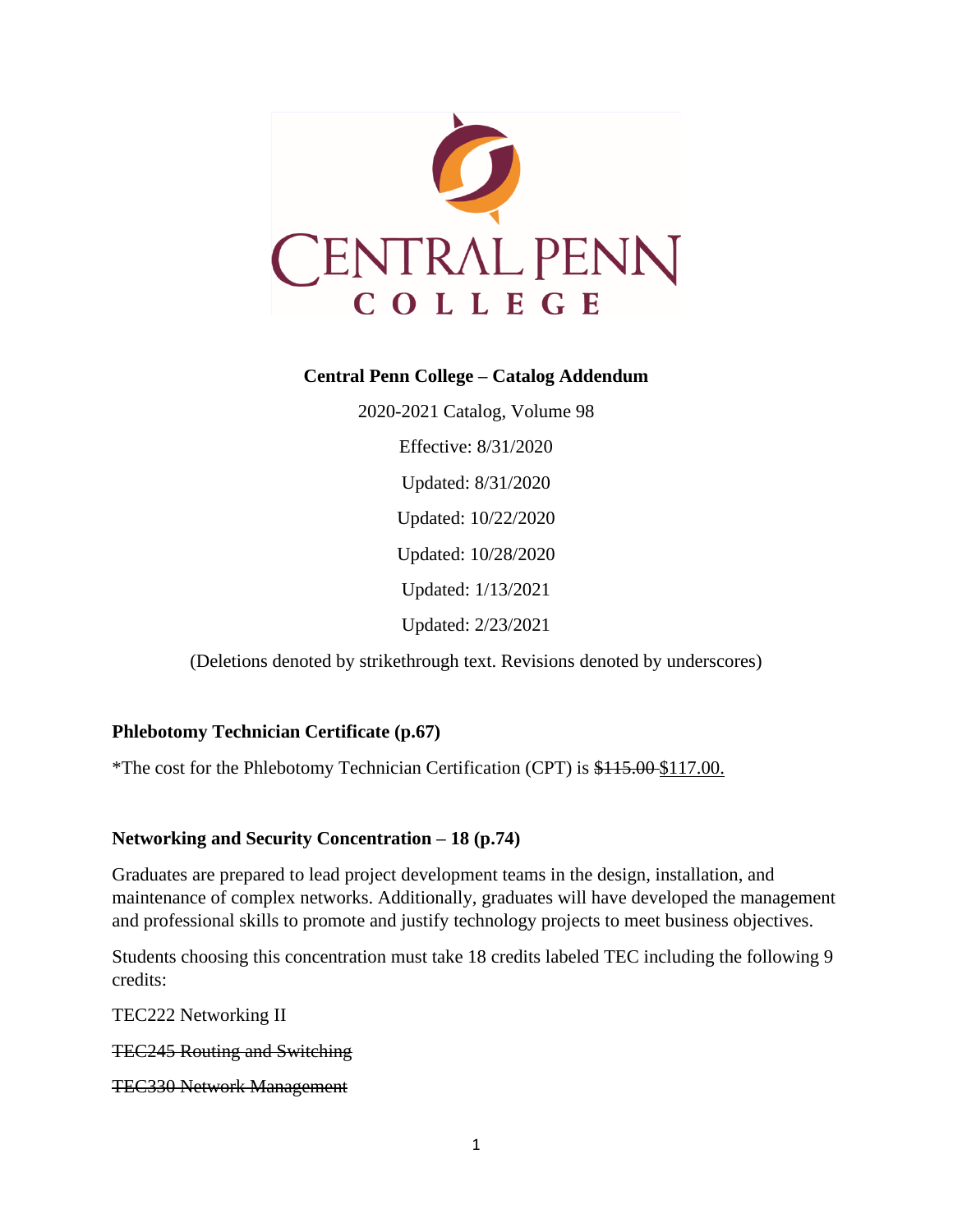# TEC310 Wirtualization

# TEC350 Firewalls and Intrusion Detection

# **Certificate and Diploma Programs (p.66)**

# **Certificate and Diploma Programs (p.66)**

In addition to traditional degree programs, Central Penn College also offers short-term, creditbearing, programs designed to meet the demands of employers in the community. All certificate and diploma program courses fully tranfer into designated degree programs.

# **Medical Assisting Diploma Program (p.67)**

## **Medical Assisting Diploma Mission**

The Medical Assisting Program is dedicated to preparing competent, entry-level paraprofessionals to serve healthcare needs by engaging students in current theory and hands-on education.

## **Program Learning Outcomes**

- Effectively communicate with all members of the healthcare team, the patients, and their families using written, verbal, and nonverbal skills.
- Treat patients with respect, dignity, and understanding in sensitivity of disability, culture, or socioeconomic status.
- Be proficient in the use of technology applied in the healthcare settings.
- Develop a confident and ethical professional image to meet the constant challenges and changing needs of the classroom, the profession, and the community.
- Demonstrate entry-level skills in all current cognitive, psychomotor, and affective competencies as specified by the Medical Assisting Education Review Board.

## **Admissions Requirements**

Applicants for the Medical Assisting program must have a minimum GPA of a 2.00 from the official transcripts from the last school attended to be considered for acceptance. GED scores will be accepted. Applicants are required to submit two reference forms. Reference forms can be attained through the admissions office. If the student does not meet this criteria they are able to file an appeal for acceptance to the Program Director.

# **Program Requirements**

Students are required to complete the following group of 10 core courses totaling 30 credit hours (including internship)

# **Curriculum- 30 Credits**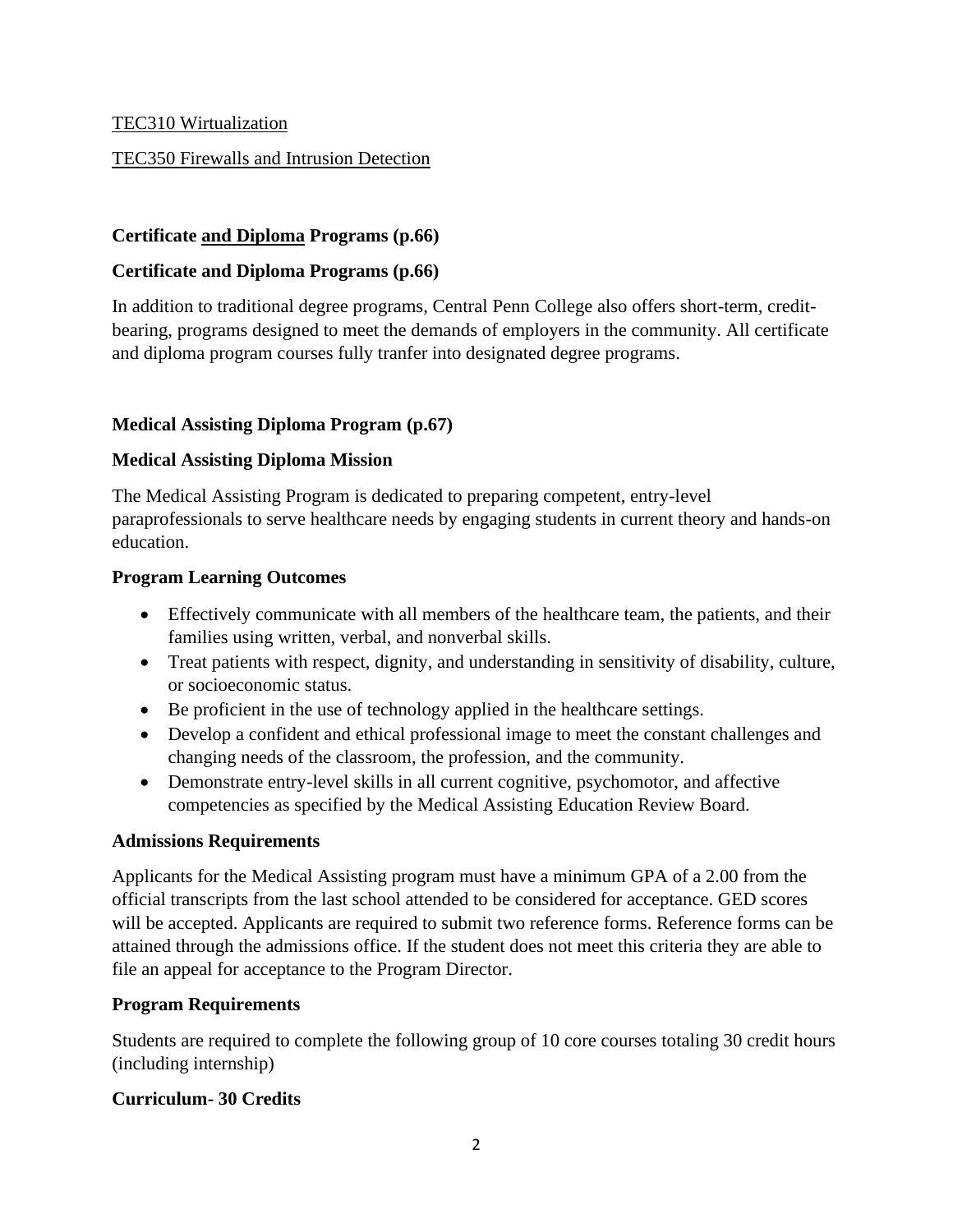ALH102 Medical Assisting Administrative Skills I ALH104 Medical Assisting Clinical Skills I ALH106 Structure, Function, & Pathophysiology I ALH124 Medical Assisting Administrative Skill II ALH126 Medical Assisting Clinical Skills II ALH128 Structure, Function, & Pathophysiology II ALH132 Health Insurance ALH134 Medical Assisting Clinical Skills III ALH136 Structure, Function, & Pathophysiology III ALH285 Medical Assisting Diploma Internship

Medical Assisting Diploma core courses must be taken at Central Penn College. There will be no transfer credits accepted for these courses.

# **Progression in the Medical Assisting Diploma**

All (100%) of the competencies must be passed with an 80% or higher to successfully complete all core courses and progress in the program. All required courses of the Medical Assisting diploma program must be passed with a "C" or higher.

## **Additional Fees**

Lab supply fee- \$120 per term RMA(AMT) Certification Exam \$120 (final term only)

## **Course Descriptions:**

An asterisk (\*) denotes a C is required to progress

## **ALH104 MA Clinical Skills I\* 3 Credits**

This course provides students with the basic overall health procedures. Students will learn vital sign assessments, bloodborne pathogen training, and develop communication skills for the clinical setting. HIPAA, maintaining and understanding the components of medical record along with documentation students will learn. Safety precautions, plans also will be introduced in this course.

## *Prerequisite:* none

# **ALH126 MA Clinical Skills II\* 3 Credits**

This course will focus on identifying classification of medications including use, desired effects, side effects and adverse reactions. Student will learn basic math concepts and apply those to solve dosage calculations. Surgical asepsis, assisting with minor office surgeries and understanding the role of the MA in this type of ambulatory setting will be taught. *Prerequisite:* ALH104, ALH102, ALH106

3

## **ALH134 MA Clinical Skills III\* 3 Credits**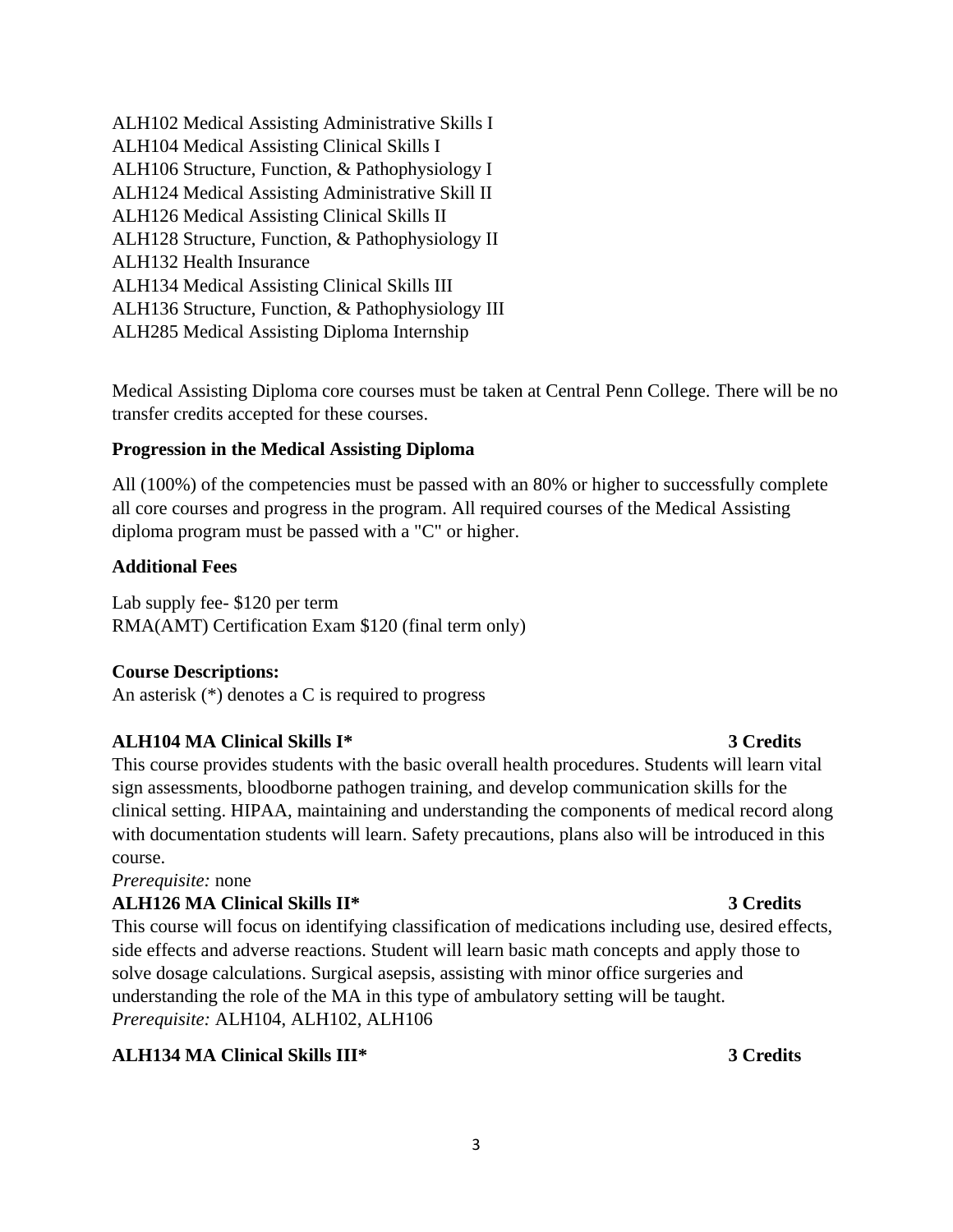In this course students will be introduced to the laboratory component of the medical office. Students will be taught phlebotomy, CLIA waived testing, and how to collect specimens. CPR, first aid training, emergency management and emergency preparedness is presented. *Prerequisite:* ALH126, ALH124, ALH128

# **ALH102 MA Administrative Skills I\* 2 Credits**

This course begins the study of the administrative skills. Communication will be studied indepth. The medical record will be introduced along with proper documentation. Telephone techniques, scope of practice, and medical law and ethics will be covered. *Prerequisite:* none

# **ALH124 MA Administrative Skills II\* 2 Credits**

This course continues the study of administrative skills for the healthcare office. It will cover office finances, written and electronic communication, the electronic medical record, and managing medical records. The role of a patient navigator and assisting with community resources will be presented. Professionalism and job search skills will be discussed. *Prerequisite:* ALH104, ALH106

## **ALH132 Healthcare Insurance\* 2 Credits**

This course will present information on the main types of health insurance used in the medical office. The procedures for insurance claims, ICD-10 coding procedures, and CPT-4 coding requirements will be discussed.

*Prerequisite:* ALH104, ALH124, ALH128

**ALH106 Structure, Function, & Pathophysiology of the Human Body I\* 3 Credits** The organization of the human body is presented. Some basic chemistry, the structure of the human cell, and tissues of the body are studied. The basis of medical terminology will be covered. The anatomy and physiology, the medical terminology, and the pathophysiology of the muscular, skeletal, reproductive and digestive systems will be explored. *Prerequisite:* none

# **ALH128 Structure, Function, & Pathophysiology of the Human Body II\* 3 Credits** This course continues the study of the functioning of the human body. The anatomy and physiology, the medical terminology, and the pathophysiology of the integumentary, respiratory, nervous, and endocrine systems will be explored. Special senses will be discussed. Prerequisite: ALH126, ALH102, ALH106

**ALH136 Structure, Function, & Disease of the Human Body III\* 3 Credits** The structure, function, medical terminology, and pathophysiology of the cardiovascular (including the blood), lymphatic, immune, and urinary systems are explored. *Prerequisite:* ALH126, ALH124, ALH128

# **ALH285 MA Diploma Internship\* 6 Credits**

The Medical Assisting internship experience of the Central Penn diploma program includes 160 hours of on-the-job educational experience. This hands-on opportunity allows students to apply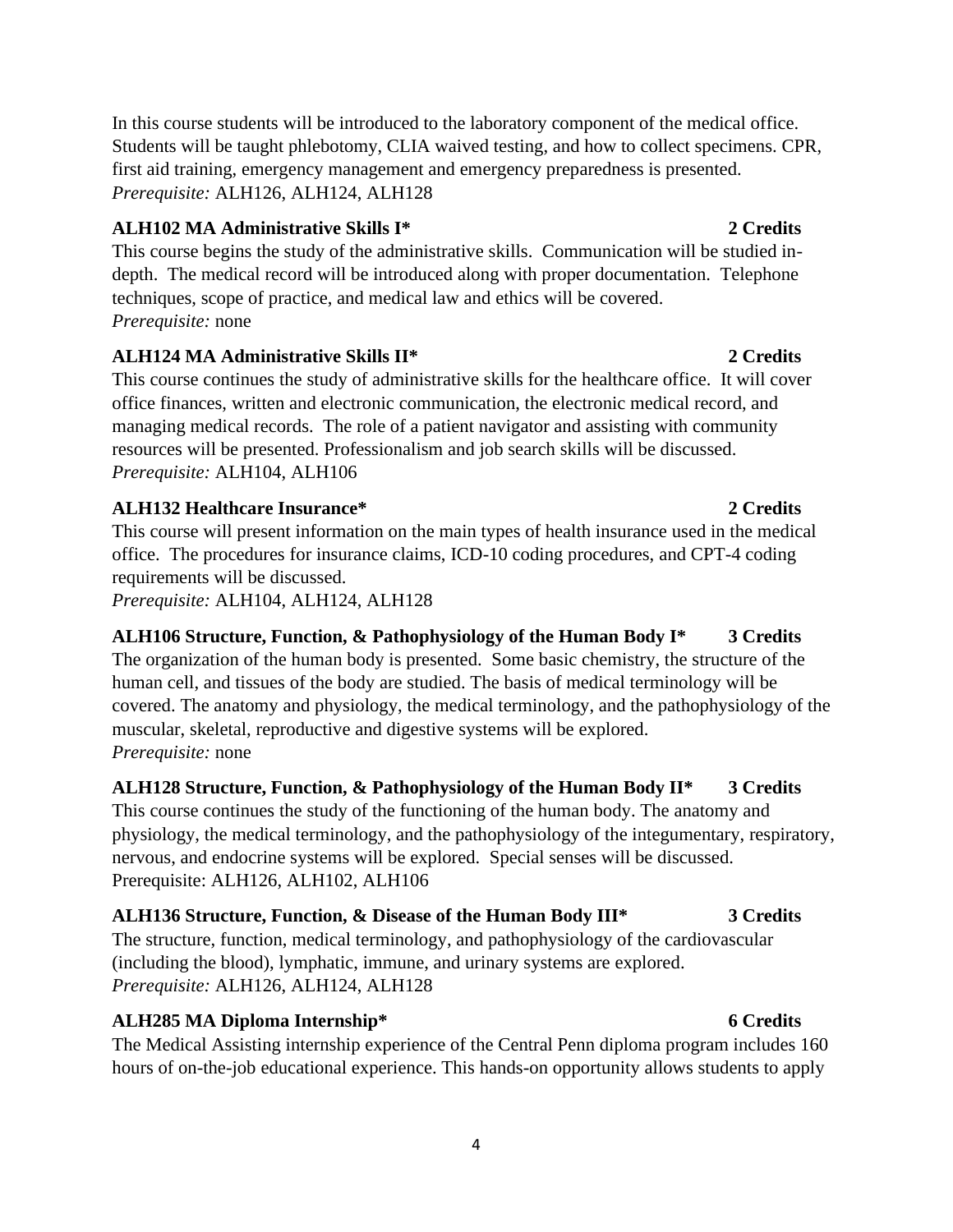the knowledge and skills learned in the classroom to the working environment. The student will complete a formal program review course and sit for the national certification exam. *Prerequisite:* All core courses of the program

# **Continuing Education Programs (p.65)**

# **Continuing Education Programs (p.65)**

Central Penn offers Continuing Education programs in addition to the traditional degree programs, a variety of certificates, and custom corporate certificates. These programs are short term and very specific in scope. Participants will receive a certificate of completion at the end of the program. Continuing Education Programs are non-credit programs and are not eligible for financial aid.

# **Telehealth Continuing Education Program (p.65)**

## **Telehealth Program Mission**

This program is designed to educate healthcare professionals on the fundamental concepts of telehealth and telemedicine. This introductory course is designed to assist healthcare professionals to effectively and efficiently deliver telehealth services through the implementation of best practices. The course begins with an introduction to telehealth and transitions into the best practices and the legal and ethical issues related to the implementation of

## **Telehealth Program Learning Outcomes**

- Identify the key components of the history of Telehealth as well as the basic terms, concepts and definitions that are commonly used in Telehealth.
- Identify the applications, benefits and challenges of Telehealth delivery.
- Describe the ethical, legal, and regulatory guidelines and concerns surrounding Telehealth and it's delivery.
- Identify which of the technologies (video, email, text messaging, or phone) for Telehealth that is used today is most preferred by insurance companies.
- Recognize the role of the telehealth facilitator within the inter-professional health team.
- Describe general troubleshooting tips during Telehealth encounters for network, connection and audiovisual concerns.
- Explore the Informed Consent Process and understand it's importance in Telehealth.
- Identify coding and billing procedures that are commonly used in Telehealth.
- Develop and understanding of the importance of patient portals and the use and benefits of Electronic Health Records in improving patient outcomes.
- Discuss various processes that are used to evaluate Telehealth practices to ensure quality care for patients.

## **Admissions Requirements**

There are no admissions requirements for continuing education programs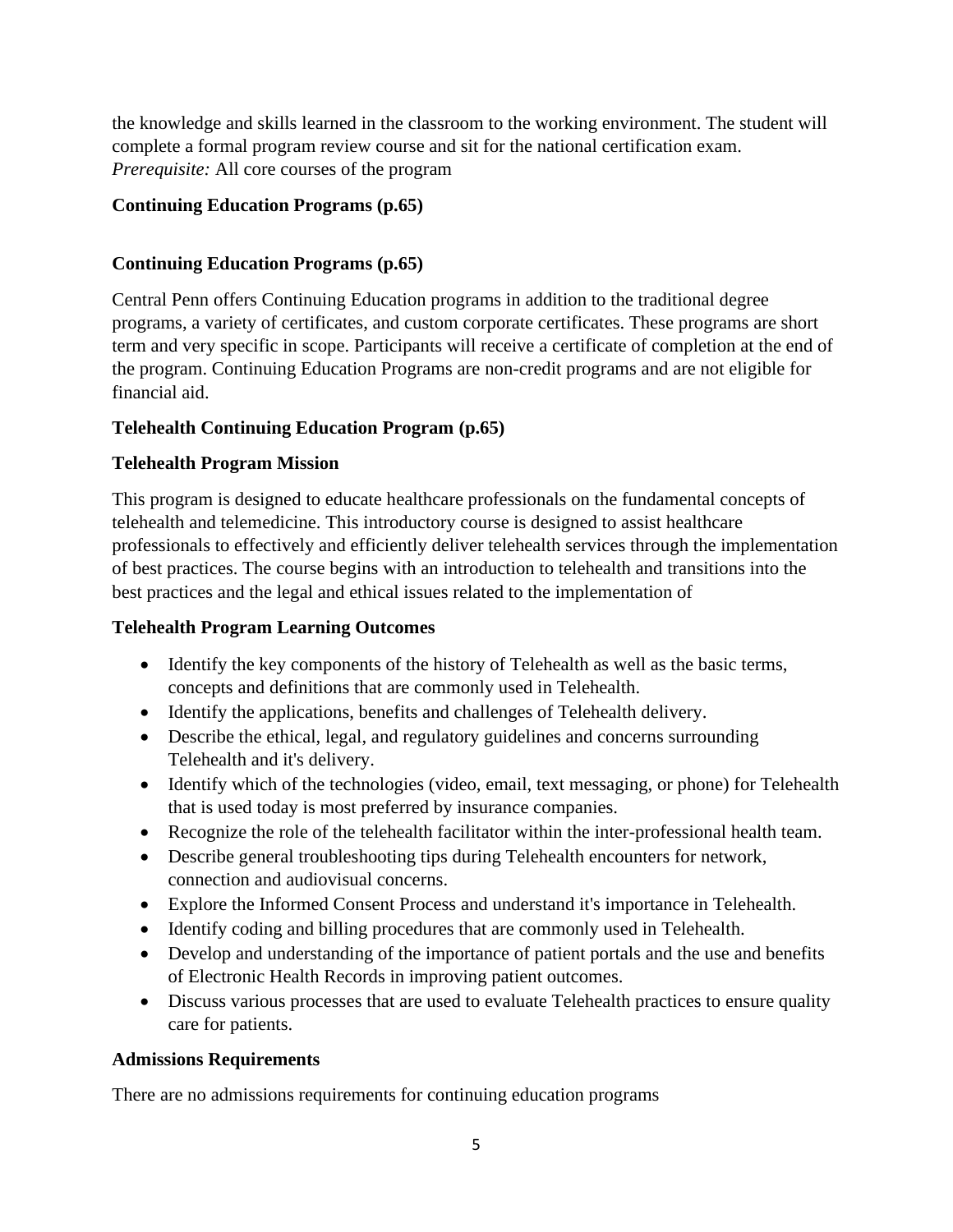## **Program Requirements**

The Telehealth Program is a non-degree, non-credit course. Students are required to successfully complete all assignments within the five weeks of the course to receive a Certificate of Completion.

For those looking to complete continuing education units (CEU), this course is approved for up to 17 CEUs for physical therapists, physical therapist assistants, occupational therapists, occupational therapy assistants, and medical assistants who practice in Pennsylvania. We encourage you to check with your state licensing agency to ensure that these CEUs are approved for these and other medical professionals.

## **Program Overview**

- Introduction to Telehealth
- Regulatory Requirements and Ethics in Telehealth
- Best Clinical Practices in Telehealth
- Evaluating your Telehealth Practice
- Implementing Best Telehealth Practice

## **Course Start Dates and Fees**

Please refer to www.centralpenn.edu/telehealth/ for start dates and required fees

## **Student Success (p.167)**

## **STS300 Job Pursuit Seminar 1 Credit**

Job Pursuit Seminar teached the job seaker the positive abnd beneficial concepts and skills of finding sustainable and meaningful employment including self-appraisal, resume and cover letter preparation, sources of employment, and interviewing techniques. *Prerequisite: Successful completion of any 48 academic credits*

## **Tuition and Fees (per term): (p.36)**

| *Some zero credit classes may have a student fee |  |
|--------------------------------------------------|--|

| Registered Medical Assistant Exam Fee (final term only; diploma program)\$120 |  |
|-------------------------------------------------------------------------------|--|
|                                                                               |  |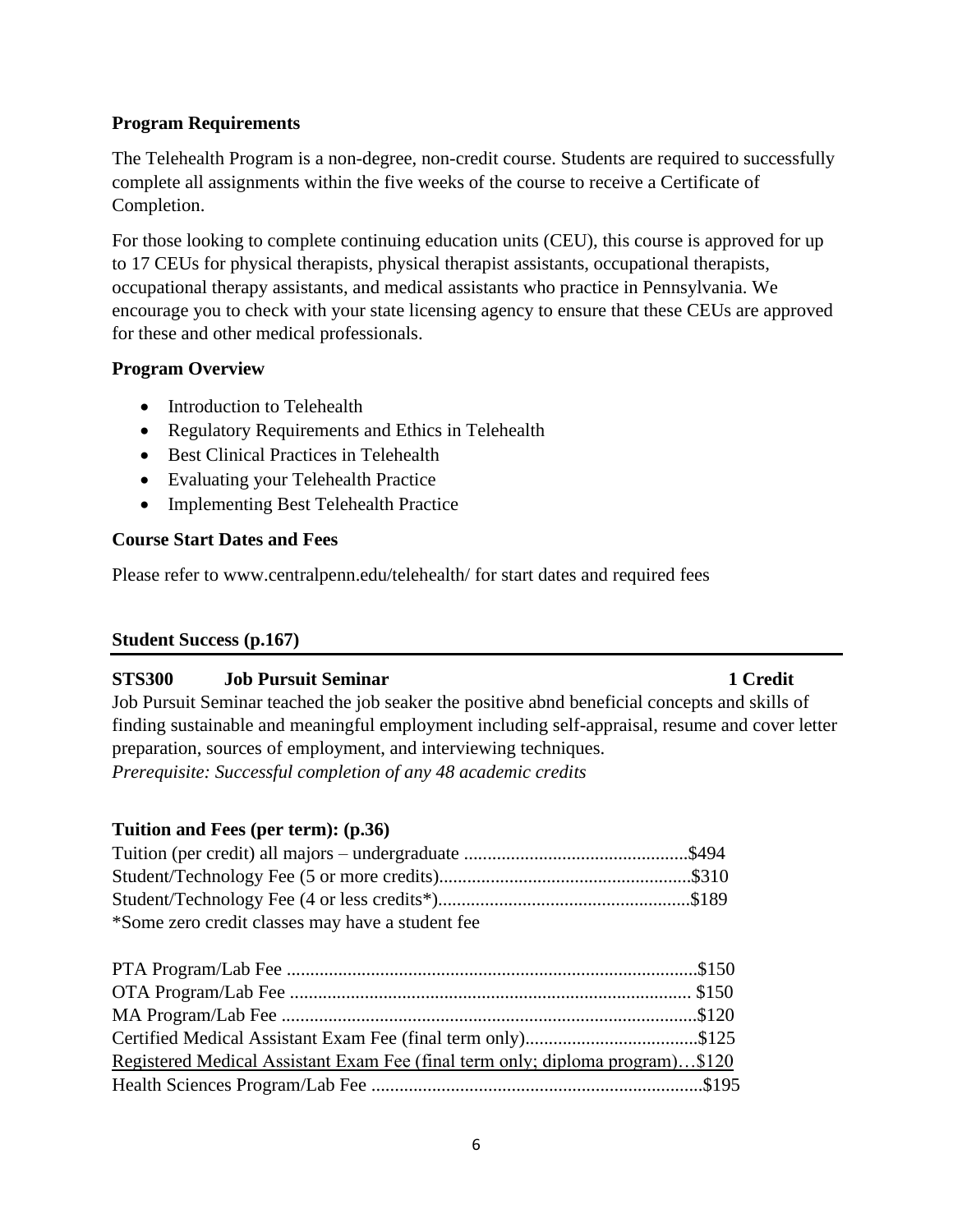Update: 1/13/2021

# **Personal Training Certification Prep Course (P. 65)**

# **Personal Training Certification Prep Course Mission**

The Personal Trainer certificate provides graduates with exposure to the skills necessary to function in an entry-level position within a physical fitness/wellness career. The program emphasizes basic human body sciences, lifestyle and health, nutrition, and sports medicine. Graduates will be familiar with industry terminology, biomechanics and exercise physiology. Students will also understand the legal requirements associated with the fitness industry. Students will also be qualified to sit for a Personal Training Certification Examination through the American College of Sports Medicine (ACSM).

## **Program Learning Outcomes**

- Student will possess functional knowledge regarding basic human anatomy *i.e.*) muscular structure and function, skeletal system, and other basic body systems
- Explain basic biomechanical principles and how they apply to the human body
- Assess and apply research principles
- Describe proper nutritional principles and how to apply them to clients
- Create and implement an exercise program for a variety of populations
- Describe the scope of responsibilities of a personal trainer

## **Admissions Requirements**

- Complete and submit an application for admission
- Submit an application fee (if required)
- Acknowledge that the presence of any adverse background activity or positive drug screen may prohibit a student's participation in externships, career services activities, license and certification eligibility and/or any other program specific activities or requirements the College has established
- Evidence of a high school diploma, completion of a home schooling program, or a General Education Development (GED) certification or an equivalent

## **Program Requirements**

The purpose of this certification is to prepare individuals to sit for the personal training examination sponsored by the American College of Sports Medicine (ACSM). The information presented will prepare you to take the Personal Training Certification examination. This 10 week guided course will cover all aspects needed to begin a career in the fitness industry. This course will ensure you'll have the practical and scientific knowledge to work in a variety of fitness facilities, including health clubs, gyms, university, corporate, and community or public fitness centers, and positions ranging from freelance personal training to full-time and beyond.

## **Curriculum**

Standalone course with no credits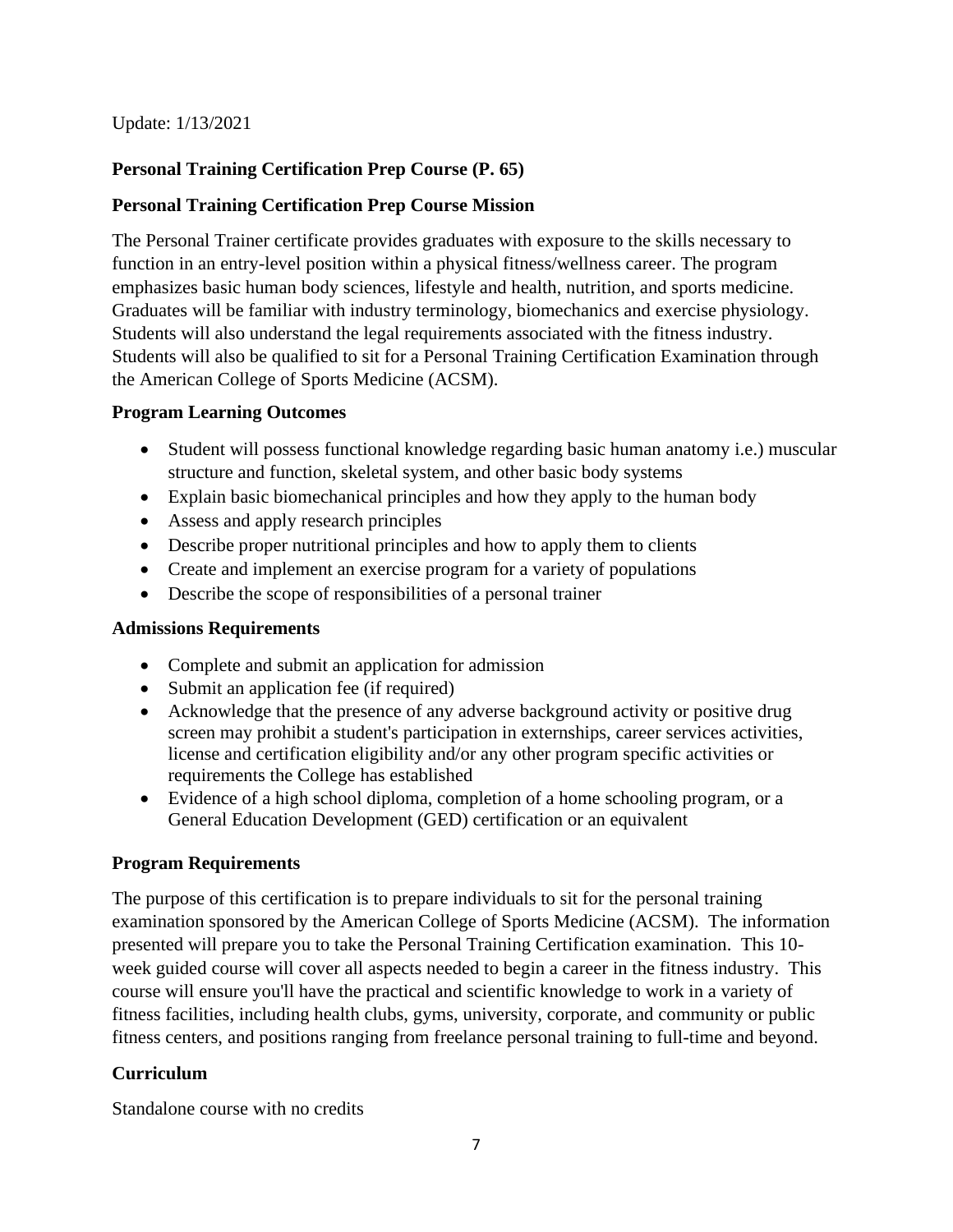## **Personal Training Certification Prep Course**

Each student will be required to pass each of the end of module exams with at least a 70%, as well as the final examination, in order to successfully pass the certification course.

## **Additional Fees**

Textbook purchase

## **Applications Development Certificate (p.66)**

The Certificate in Applications Development focuses on preparing graduates to collaborate with management and lead project teams in developing applications to solve business problems. In addition to hands-on technical skills, graduates will understand the standards and principles of applications development and be able to apply them to new and challenging situations.

## **Program Learning Outcomes**

- Explain the application of technology and the role of the user in identifying and defining the computing requirements appropriate to its solution.
- Demonstrate the ability to illustrate user needs and apply an IT-based solution in order to solve a technical problem and enhance the user environment.

### **Program Requirements**

Students are required to take a group of 6 core courses to total 18 credits.

### **Applications Development Certificate Core Courses**

Students are required to take the following 18 credits.

TEC120 Structured Programming TEC140 Microcomputer Systems TEC245 Internet Programming I TEC240 Visual Basic for Applications TEC235 Object Oriented Programming I TEC345 Internet Programming II

*\*Courses must be taken at Central Penn College. There will be no transfer credits accepted for Certificate Core Courses. \*For Veteran Students Only – Central Penn College will review a student's prior credits, but does not guarantee that any will be acceptable for transfer into the certificate program*

## **Computer Networking and Security Certificate (p. 66)**

The Certificate in Computer Networking and Security focuses on preparing graduates to collaborate with management and project teams in the design, installation, and maintenance of complex networks. Further, they are prepared to discover malicious hacker and virus attacks and understand how to defeat them.

### **Program Learning Outcomes**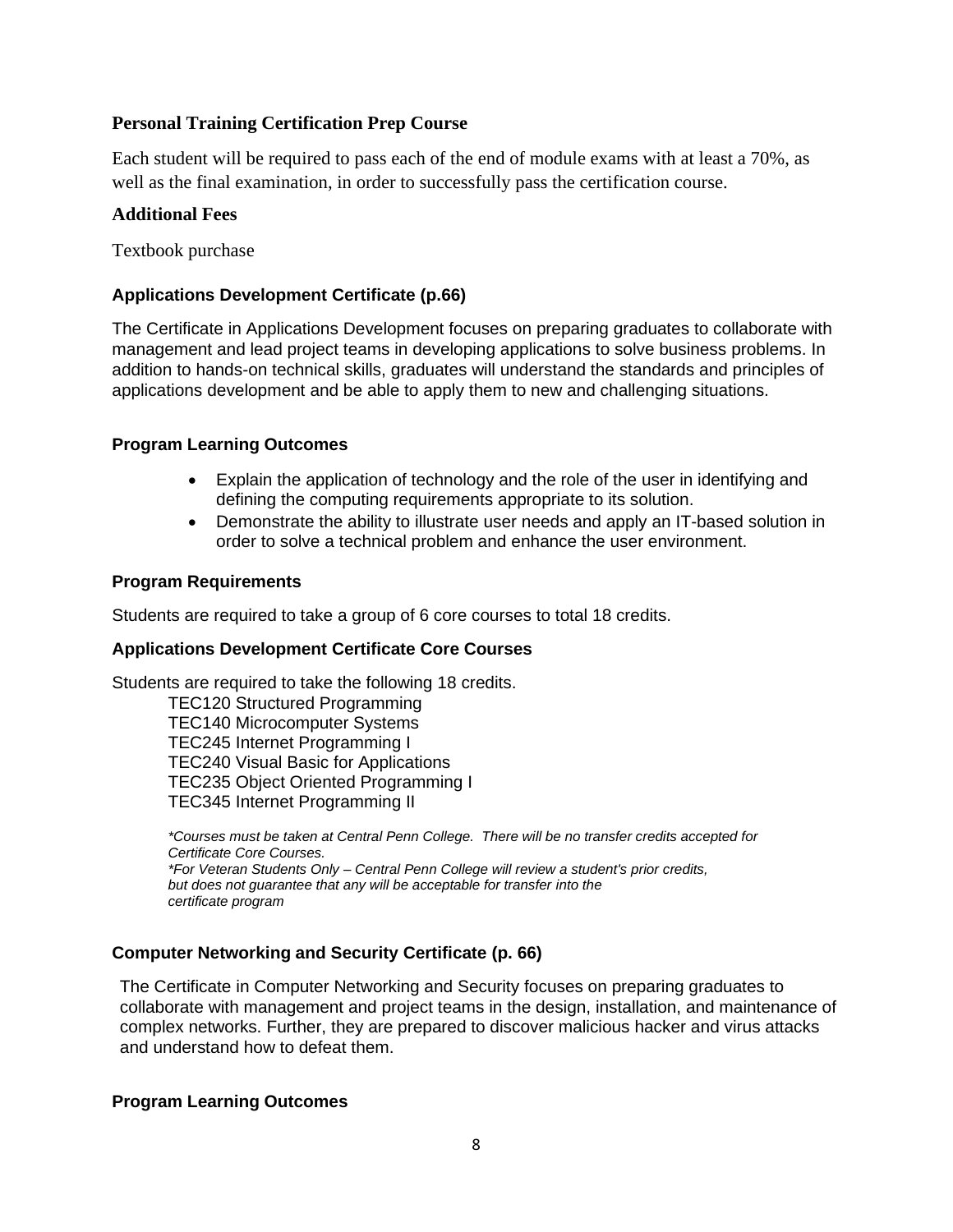- Explain the application of technology and the role of the user in identifying and defining the computing requirements appropriate to its solution.
- Demonstrate the ability to illustrate user needs and apply an IT-based solution in order to solve a technical problem and enhance the user environment.
- Evaluate a computer-based system, process, component, or program to meet needs of individuals, organizations and society.

#### **Program Requirements**

Students are required to take a group of 6 core courses to total 18 credits.

#### **Computer Networking and Security Certificate Core Courses**

Students are required to take the following 18 credits.

TEC135 Networking I TEC140 Microcomputer Systems TEC222 Networking II TEC248 Routing and Switching TEC330 Network Management TEC412 Pen Testing

*\*Courses must be taken at Central Penn College. There will be no transfer credits accepted for Certificate Core Courses. For Veteran Students Only – Central Penn College will review a student's prior credits, but does not* 

*guarantee that any will be acceptable for transfer into this certificate program*

### **Entrepreneurship and Small Business Certificate (p. 66)**

The Certificate in Entrepreneurship and Small Business focuses on preparing graduates to perform development, marketing and management functions associated with owning and operating a small business and provide a basic set of skills that can assist an individual meet the demands of being a small business owner through critical knowledge areas of accounting, management, HR management, marketing, and business development with an opportunity to choose an elective in an area that best meets the needs of the student.

### **Program Learning Outcomes**

- Prepare and successfully execute a small business plan and marketing campaign
- Plan, organize, and execute a supervisory-level management assignment
- Demonstrate fundamental accounting skills for a small business, and implement key small business decisions

### **Program Requirements**

Students are required to take a group of 6 core courses to total 18 credits.

### **Entrepreneurship and Small Business Certificate Core Courses – 18 credits**

Students are required to take the following 15 credits:

| <b>BUS115</b> | <b>Business Accounting</b>      |
|---------------|---------------------------------|
| <b>BUS220</b> | <b>Principles of Management</b> |
| <b>BUS230</b> | <b>Principles of Marketing</b>  |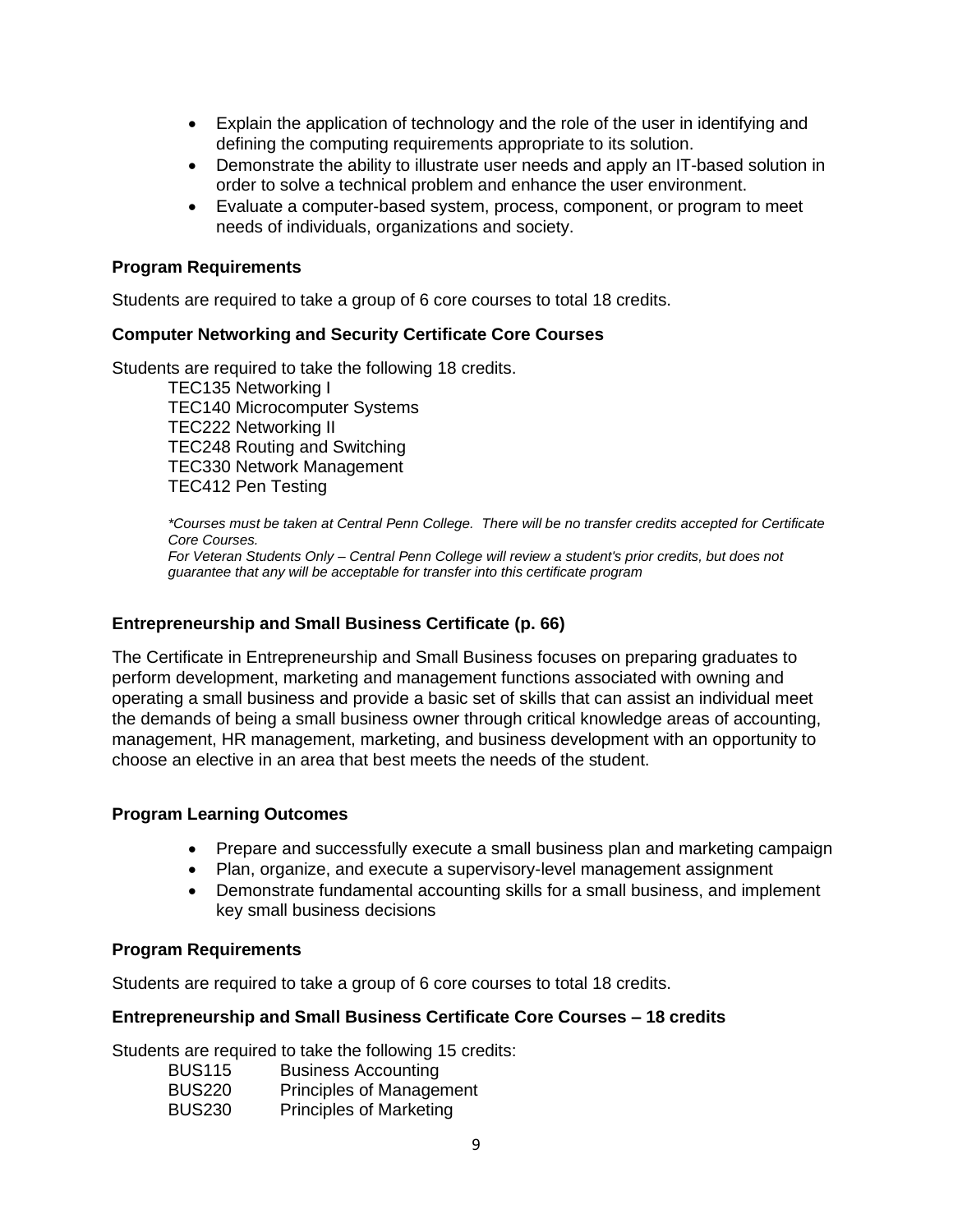| <b>BUS245</b> | Human Resources                                |
|---------------|------------------------------------------------|
| <b>BUS270</b> | Entrepreneurship and Small Business Management |

Students are required to take one of the following for 3 credits:

| <b>BUS235</b> | Consumer Behavior                                      |
|---------------|--------------------------------------------------------|
| LGS250        | <b>Business Law</b>                                    |
| BUS273        | Entrepreneurship and Innovation in a Context of Crisis |

*\*Courses must be taken at Central Penn College. There will be no transfer credits accepted for Certificate Core Courses.*

*\*For Veteran Students Only – Central Penn College will review a student's prior credits, but does not guarantee that any will be acceptable for transfer into the certificate program*

### **Homeland Security Management Certificate (p. 66)**

The Certificate program in Homeland Security Management prepares students for a growing demand for qualified homeland security personnel at the local, state, and federal level. This program is designed to mirror the integrated nature of the myriad of disciplines falling under the auspices of Homeland Security while providing curriculum which draws these disciplines together. The certificate incorporates elements of private security, infrastructure security, emergency management, and intelligence gathering to provide students with a broad understanding, while preparing them for a plethora of careers in these growing fields.

#### **Program Learning Outcomes**

- Demonstrate the ability to collect, collate, and organize large amounts of information from multiple sources.
- Apply analytical methods to solve emergency and crisis management problems.
- Demonstrate knowledge of terminology, principles, and procedures within substantive areas of homeland security management including relevant bodies of law, international relations, and awareness of various political, social, and cultural environments.

#### **Program Requirements**

Students are required to take a group of 6 core courses to total 18 credits.

#### **Homeland Security Management Certificate Core Courses – 18 credits**

Students are required to take the following 18 credits.

HSM110 Principles of Private Security HSM115 Homeland Security Management HSM205 Fundamentals of Intelligence Analysis HSM215 Emergency Management HSM415 Threats to Homeland Security HSM430 Data Mining and Predictive Analysis

*\*Courses must be taken at Central Penn College. There will be no transfer credits accepted for Homeland Security Management Certificate Core Courses. \*For Veteran Students Only – Central Penn College will review a student's prior credits, but does not guarantee that any will be acceptable for transfer into the Homeland Security Management certificate program*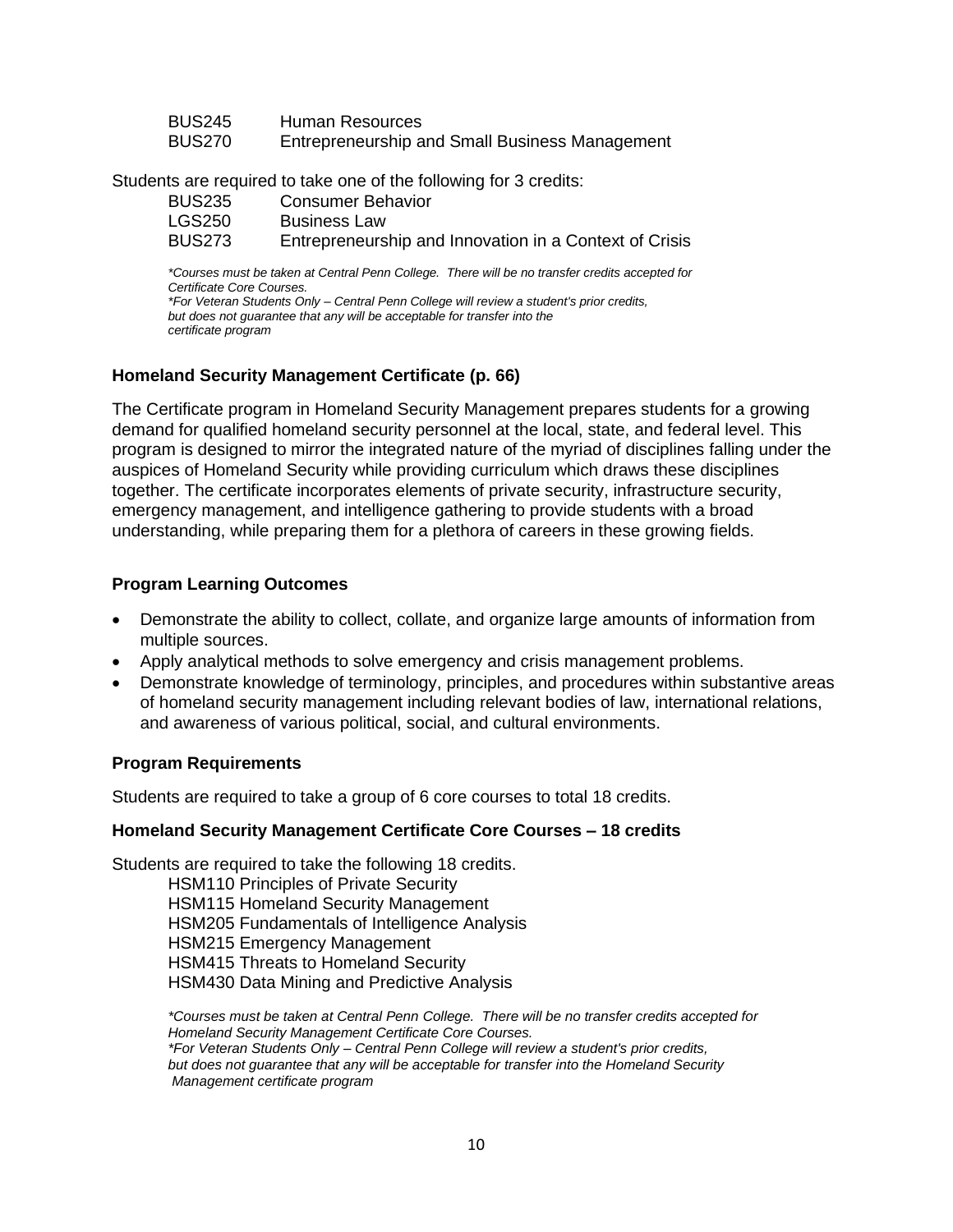## **Marketing Management Certificate (p. 66)**

This Certificate in Marketing Management provides the student with the understanding of the application of marketing concepts to business models, the development of a marketing strategy, and the effective use of an advertising campaign. This certificate will prepare students for a wide range of careers in the marketing field at varying organizational levels of management.

### **Program Learning Outcomes**

- Understand the role of effective leadership in driving organizational performance and change.
- Identify appropriate resources and apply analytical reasoning/critical thinking skills in order to make informed business decisions, utilizing both quantitative and qualitative data.

### **Program Requirements**

Students are required to take a group of 6 core courses to total 18 credits.

### **Marketing Management Certificate Core Courses – 18 credits**

Students are required to take the following 15 programmatic core credits. BUS105 Fundamentals of Selling BUS220 Principles of Management BUS230 Principles of Marketing BUS235 Consumer Behavior BUS250 Advertising

Students are required to take one of the following (3 credits): BUS304 Strategic Planning and Marketing Communications (Choice) BUS365 Organizational Behavior

*\*Courses must be taken at Central Penn College. There will be no transfer credits accepted for certificate Core Courses. \*For Veteran Students Only – Central Penn College will review a student's prior credits, but does not guarantee that any will be acceptable for transfer into the certificate program.*

## **Medical Billing and Coding (p. 66)**

### **Medical Billing and Coding Mission**

This program involves the study needed to become a billing and coding specialist to work in the healthcare arena. The courses focus on the CPT, HCPCS, and ICD-10 coding manuals. The rules and regulations of the most common healthcare insurance plans will be covered. The use of practice management software is applied for the medical billing cycle. Laws are reviewed that govern reimbursement. The program will prepare the graduate to be successful in the national certification exams.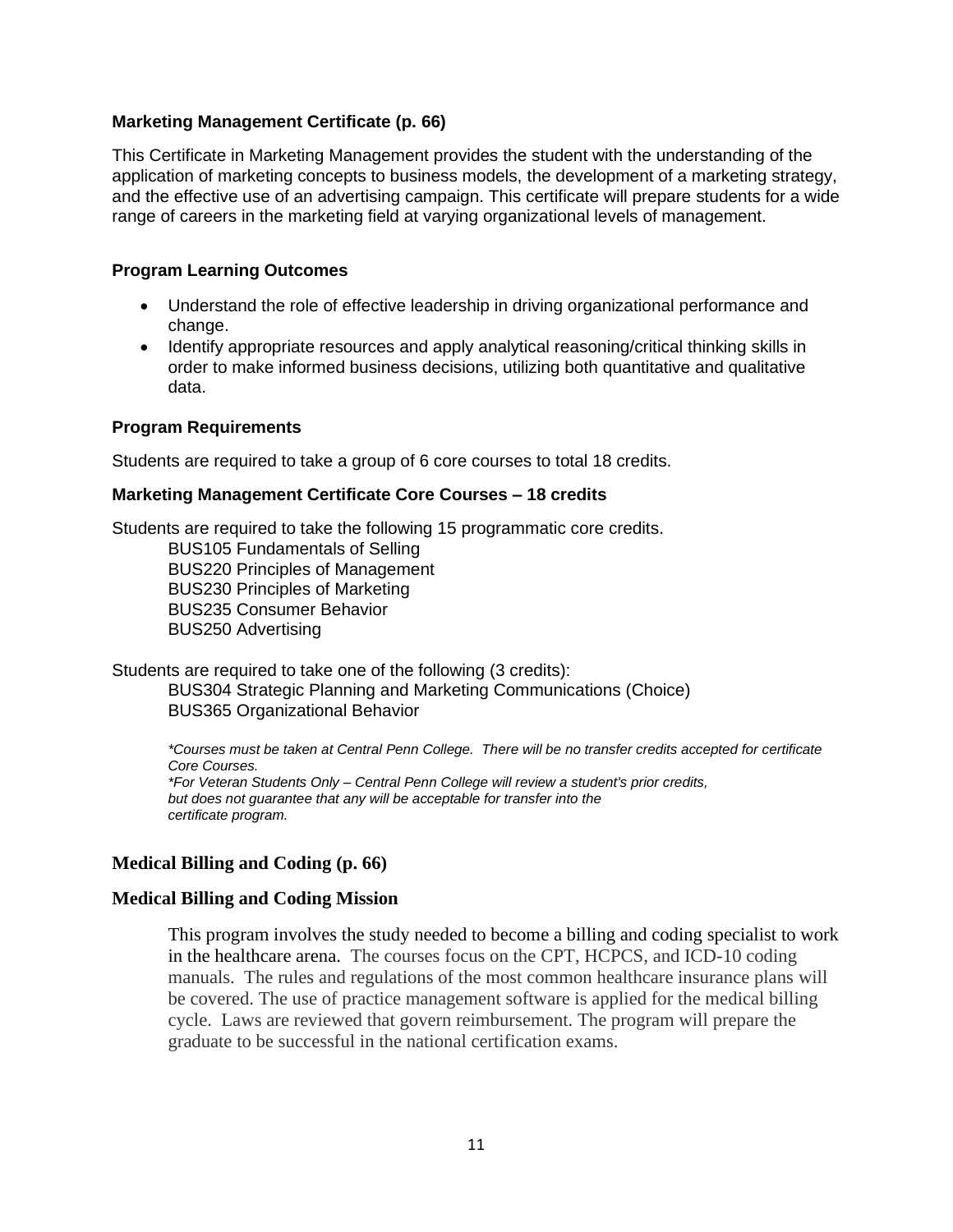Medical billers and coders may work in physicians' offices, clinics, medical billing companies and medical practice groups. The positions may have titles as medical coding specialist, insurance billing specialist, health insurance specialist or coder.

## **Program Learning Outcomes**

- Discuss the anatomy and physiology of the human body and medical terminology
- Extract information from documentation in the medical record for proper coding
- Choose codes for diagnoses and for procedures and supplies
- Prepare insurance claims and use claim follow-up and payment processing
- Use practice management software to complete the tasks of the medical billing cycle
- Apply the laws that relate to health insurance and ethically perform the duties of a medical coder and biller
- Develop a confident and professional image to meet the changing needs of healthcare

## **Admissions Requirements**

A GPA of 2.2 or better is required; applicants must also submit two reference forms. Applicants must have a passing GED to be accepted. Secondary School course: two units of science and one unit of math with a grade of C or higher. CPC MA course credits may be transferred in the certification program if attained within one year of application. Medical Coding Classes will be tak**en** online through Central Penn College.

## **Program Requirements**

All (100%) of the competencies must be passed with an 80% or higher to successfully complete all core courses and progress in the program. All required courses of the Medical Billing and Coding certification program must be passed with a "C" or higher.

## **Curriculum- 18 Credits**

ALH108 Medical Terminology and Pharmacology ALH112 Essentials of Anatomy and Physiology I ALH122 Essentials of Anatomy and Physiology II ALH115 Medical Insurance ALH125 Diagnostic Coding ALH235 Procedural Coding

## **Progression in the Medical Billing and Coding certificate program**

All (100%) of the competencies must be passed with an 80% or higher to successfully complete all core courses and progress in the program. All required courses of the Medical Billing and Coding Certificate program must be passed with a "C" or higher.

## **Additional Fees**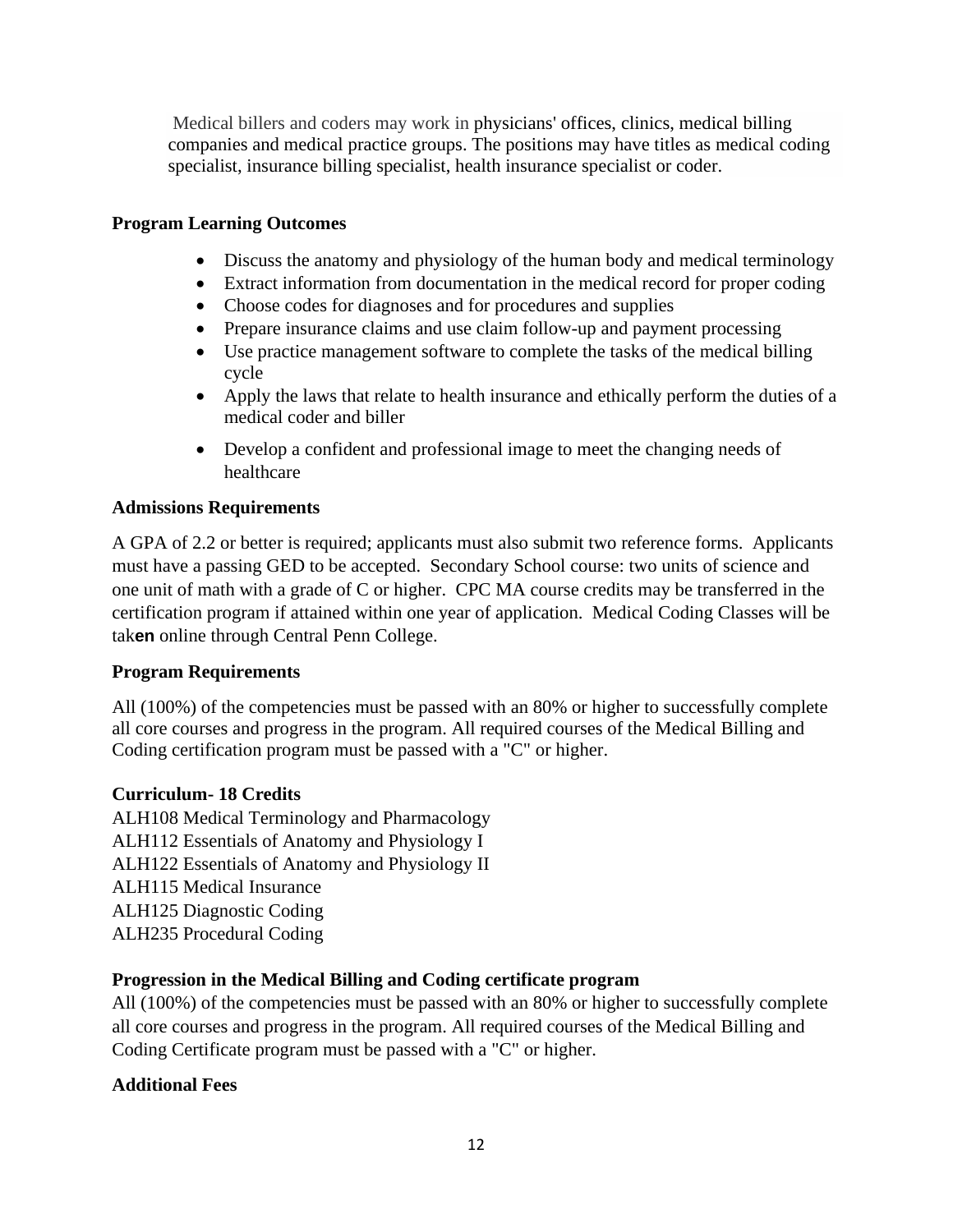This program will prepare students to sit for the **American Association of Professional Coders exam which is \$425 and is offered locally.** This is not required nor part of the program.

# **Course Descriptions: (beginning on p. 112)**

An asterisk (\*) denotes a C is required to progress

# **ALH125 Diagnostic Coding \* 3 Credits**

The students will learn to abstract information from the medical records and combine it with coding strategies to obtain the proper codes for diagnoses. The ICD-10M book will be studied for understanding of format. DRG's will also be discussed.

*Prerequisite:* ALH108 Medical Terminology and Pharmacology

# **ALH235 Procedural Coding\* 3 Credits**

The student will learn to abstract information from the medical record and combine it with coding strategies to obtain the proper codes for procedures. The format and coding conventions of the Current Procedural Terminology, HCPCs, and IDC-10-PCS will be studied. Students will use practice management software to complete insurance claims. *Prerequisite:* ALH108 Medical Terminology and Pharmacology

# **Health Informatics Certificate (p. 66)**

# **Health Informatics Course Description**

The healthcare Informatics Post-Baccalaureate Certificate in Central Penn's College of Health Sciences is an 18 credit, interdisciplinary online certificate designed to equip students with the required skills to advance their careers in the field of health information technology. This program primarily focuses on the understanding of the US healthcare system and the use of data generated from electronic health records in improving patient outcomes and making strategic organizational changes.

## **Program Learning Outcomes**

- Evaluate emerging healthcare technology trends and propose its adoption in improving health outcomes
- Demonstrate knowledge of clinical decision support systems in health-related environments
- Understand the US healthcare system and major health policies relevant to health informatics
- Demonstrate an understanding of processing and analyzing healthcare data

## **Admissions Requirements**

- Completion of a bachelor's degree in a STEM, Nursing, Healthcare Management, or bachelor's degree in another area approved by the program director.
- Individuals that have demonstrated relevant experience in the Healthcare field e.g. Registered Nurses.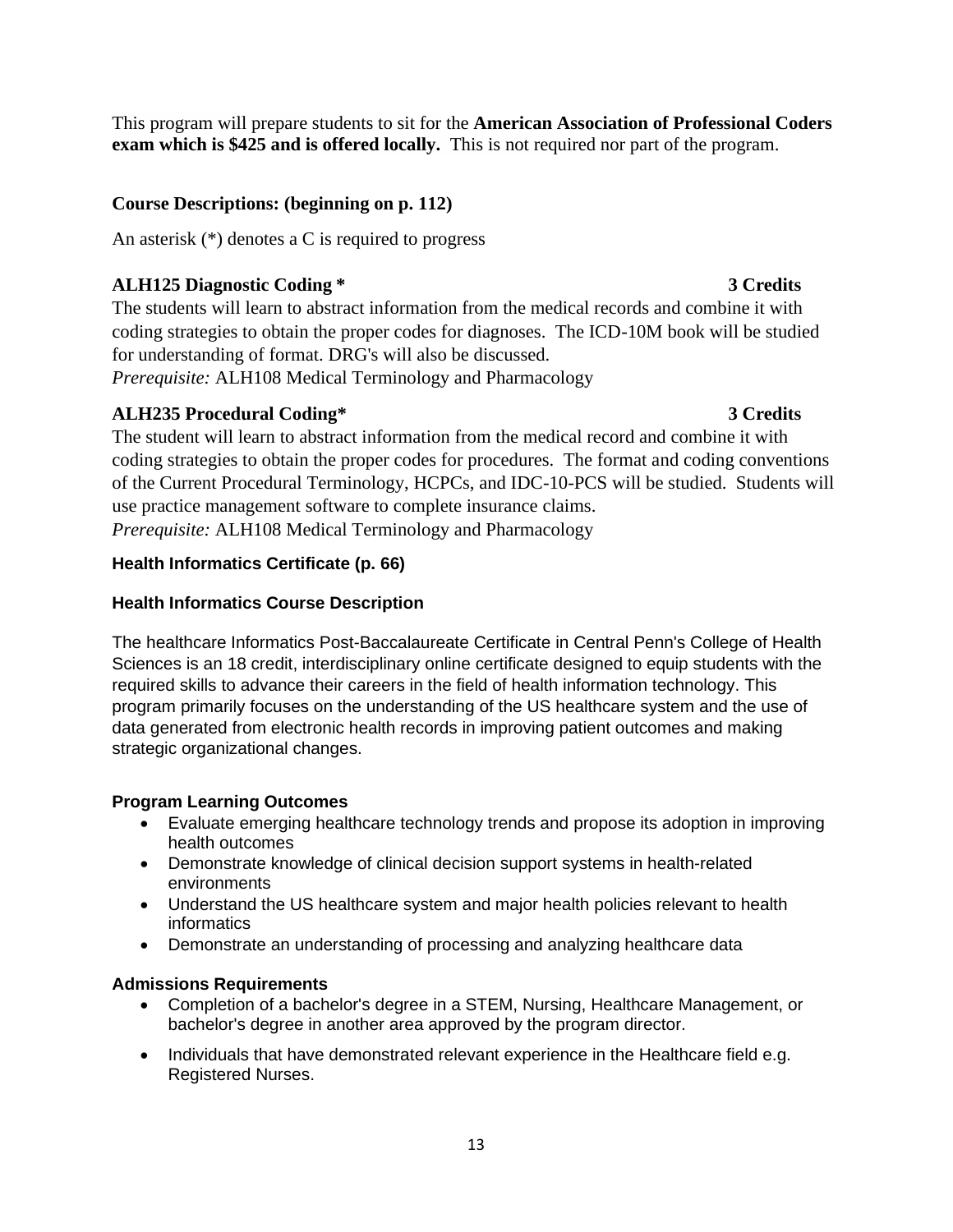### **Program Requirements**

All required courses of the Health Informatics Certificate program must be passed with a "C" or higher.

### **Curriculum- 18 Credits**

HCI500 Healthcare Information Systems HCI505 Healthcare Information Privacy and Security HCI510 Healthcare Data Analytics HCI515 Introduction to Healthcare Informatics HCI520 Healthcare Project Management HCI525 Population Health Informatics

### **Additional Fees**

There will be a \$300.00 fee for the certification examination that will be added on to the last term of the program and a \$30.00 fee for preparatory booklet.

### **Course Descriptions: (beginning on p.112)**

An asterisk (\*) denotes a C is required to progress

### **HCI500 Healthcare Information Systems\* 3 Credits**

The introduction of the Health Information Technology for Economic and Clinical Health (HITECH) Act in 2009 commenced the advancement of health information technology. As such, it is important that a health information professional demonstrates a working knowledge of healthcare delivery systems. This course is designed to allow students to explore the steps involved in systems analysis and design. You will also explore the adoption and use of Electronic Health Records (EHR) in improving healthcare delivery. Furthermore, we will examine the importance of interoperability of various systems.

## **HCI505 Healthcare Information Privacy and Security\* 3 Credits**

The adoption of Health information technology (HIT) has led to issues such as increased data and security breaches, and unauthorized access to personal health information. To this effect, it is important that healthcare providers understand the privacy and security risks, and issues associated with HIT. This course will introduce students to the various state and federal regulations, policies, and law that ensures the privacy, confidentiality, and security of patient health information. We will also discuss emerging technologies how they might affect privacy and security.

## **HCI510 Healthcare Data Analytics\* 3 Credits**

Today's healthcare delivery necessitates the use of data in making informed decisions. This course will provide students with the data analytics techniques used in mining healthcare data. Students will become familiar with processes associated with data collection and visualization. In addition, students will be exposed to analytical tools utilized in generating analytical models through data summarization, data reporting, and data analysis. Microsoft Access, My SQL, and various open source statistical analytic software will be used for this purpose.

## **HCI515 Introduction to Healthcare Informatics\* 3 Credits**

This course examines the basics of Health Informatics. Students will be introduced to the applications of information technologies and tools such as Electronic Health Records (EHRs), health nomenclature Telemedicine, clinical guidelines, and Web-based research informatics in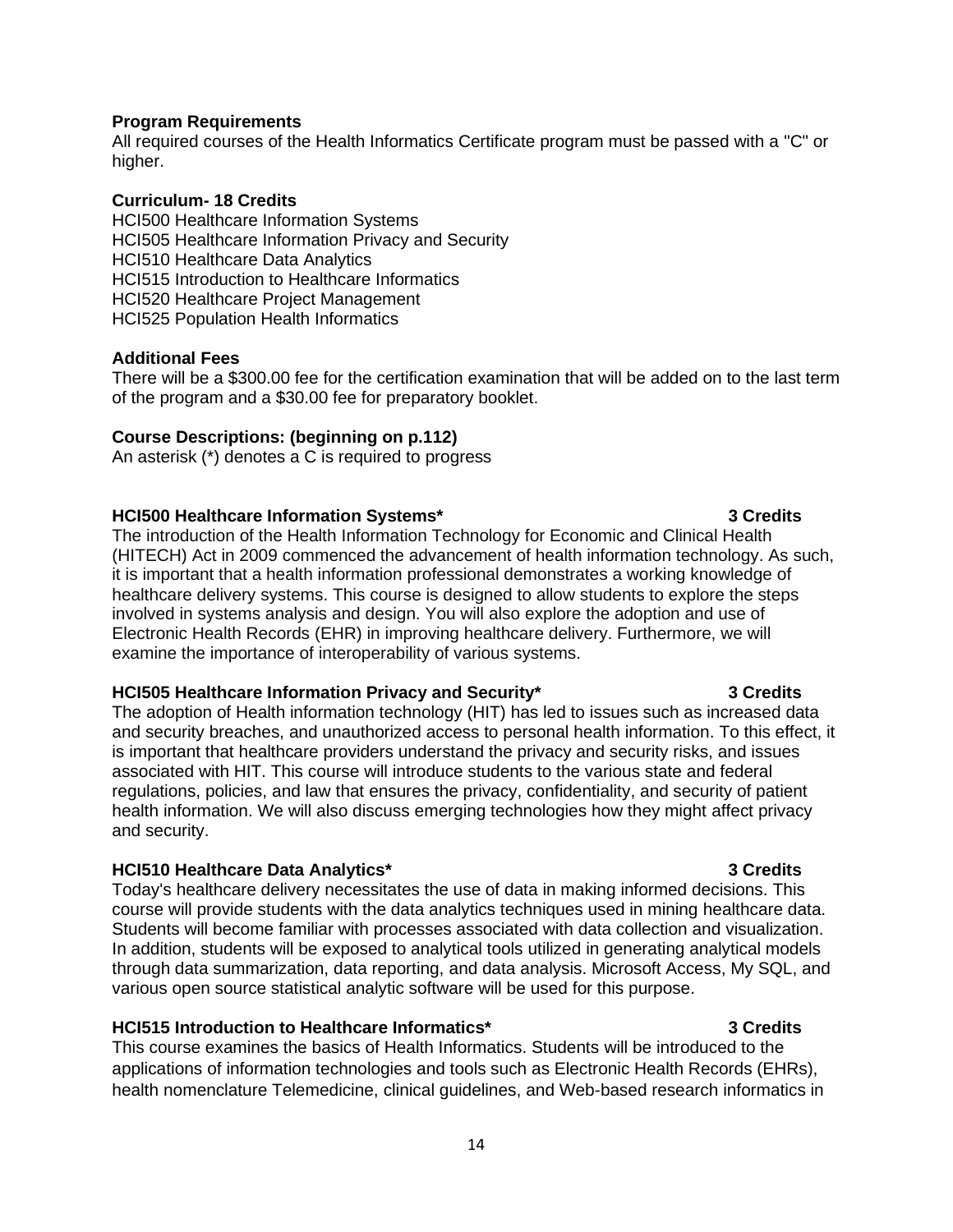healthcare. We will examine how these technologies are deployed in various healthcare settings and they help in improving patient care, advance scientific research, and meet government regulations.

## **HCI520 Healthcare Project Management\* 3 Credits**

Information systems are heavily depended on for healthcare delivery. For implementation and operation of information systems, project teams are relied on in making sure that projects are completed on time, and objectives are met. In this course, students will be introduced to the impact of information systems on workflow within a healthcare organization. Students will also become familiar with project management methodologies and tools, and how they are applied to projects in a healthcare setting.

## **HCI525 Population Health Informatics\* 3 Credits**

This course examines the foundations of population health information. Students will become familiar with bio-surveillance systems, environmental monitoring systems, electronic health records, epidemiological databases, and health promotion initiatives. Utilization of population health data to gain actionable insights will be a critical component of this course. Emphasis will be placed on how the challenges of "Big Data" and management of population health data.

## **Satisfactory Academic Progress (beginning on p.33)**

The Higher Education Opportunity Act requires that a student maintains Satisfactory Academic Progress (SAP) in order to receive financial aid under the student financial assistance programs authorized by Title IV of the Act. These programs include the Federal Pell Grant, Federal Supplemental Educational Opportunity Grant, Federal Work-Study Program, and Federal Direct Loan programs.

This policy for financial aid recipients is implemented in order to be in compliance with current federal regulations. The SAP policy measures student progress qualitatively and quantitatively. Qualitatively, the students must maintain a 2.00 cumulative (CUM) grade point average (GPA) each term. Quantitatively, the students must pass 66% of their courses each term and graduate within a 150% time frame, based on credits attempted and credits earned.

A student's permanent academic record will be reviewed at the end of each term in order to determine their academic progress. The entire record will be reviewed, even if the student was not a financial aid recipient during part or all of the time of his/her prior enrollment. Financial aid will be awarded to students who fulfill their course requirements within a standard time frame for program completion and achieve the minimum 2.00 cumulative grade point average (GPA). All students will adhere to the same quantitative and qualitative measures for SAP requirements.

## **Quantitative Measures**

For the purposes of determining a student's SAP, all attempted credit hours are considered. This means all earned grades factor into whether a student meets the 66% and 150% components, including grades of F (failure), W (withdraw), and I (incomplete). Incomplete grades factor into SAP the same as grades of F until the incomplete grade is resolved, at which time the College recalculates SAP based on the grade earned. Regardless of the earned grade, all repeated coursework is also a factor in determining a student's SAP, quantitatively.

For financial aid purposes, a normal time frame for program completion is measured by the total number of credit hours in the program. For example, some bachelor programs at the College require 120 semester credit hours to complete. For SAP purposes, students in this program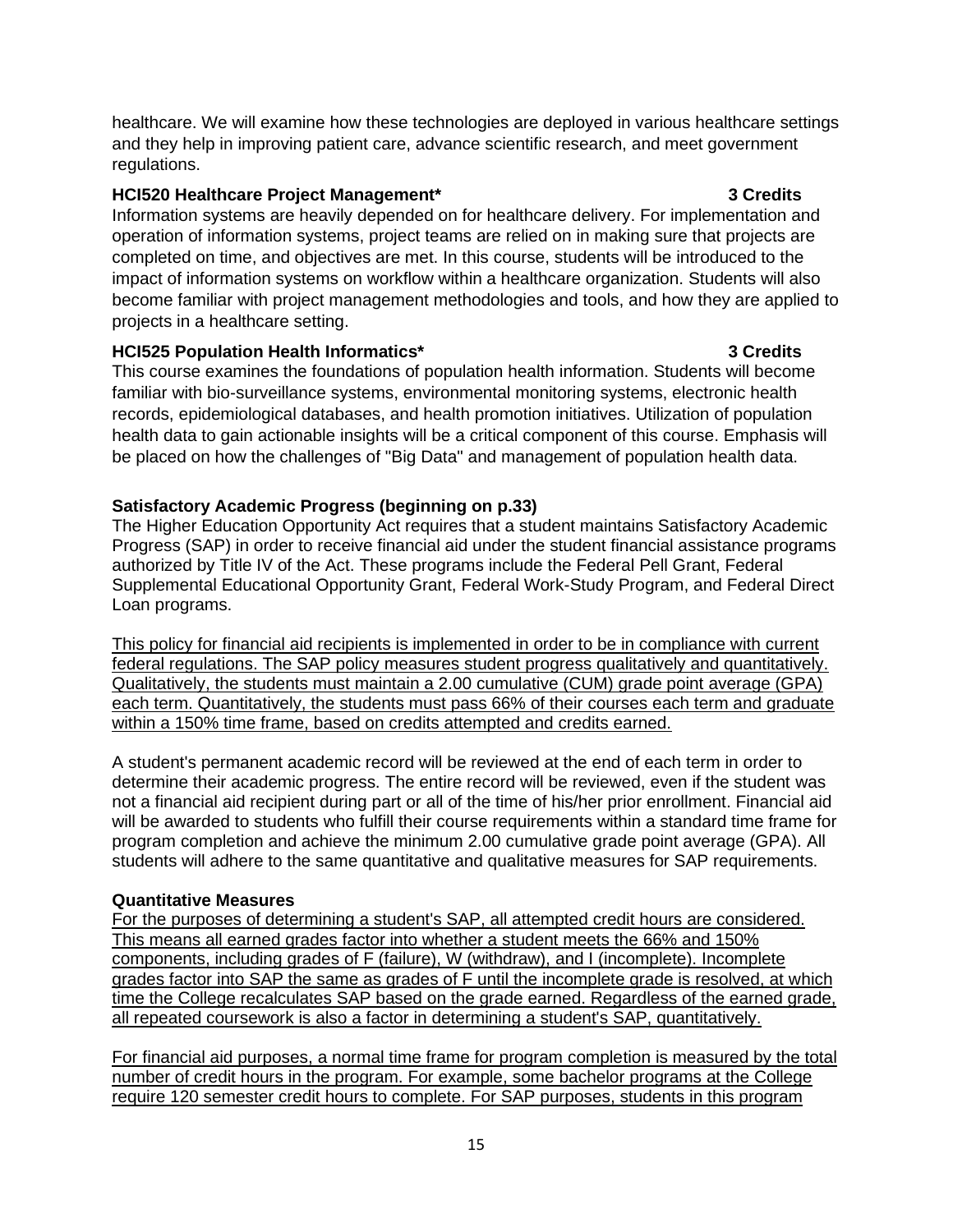must be able to complete the program in 150% of the normal time frame, which is 180 attempted credit hours. Program requirements vary per program. Refer to each program page for specific requirements. The table below illustrates the required number of credits a student must earn based on the number of credits attempted per term.

| <b>SAP: Quantitative Measures</b>       |                                      |  |  |
|-----------------------------------------|--------------------------------------|--|--|
| Full time: 12 credits attempted         | Must successfully complete 8 credits |  |  |
| 3⁄4 time: 9 credits attempted           | Must successfully complete 6 credits |  |  |
| $\frac{1}{2}$ time: 6 credits attempted | Must successfully complete 4 credits |  |  |

### **Qualitative Measures**

Students must maintain a CUM GPA of 2.0 or higher each term to meet the qualitative measures of SAP. Grades of W (withdraw) and I (incomplete) are not included in the qualitative measures of SAP; however, they do count in the SAP's quantitative measures. When a student repeats a course, the highest grade earned is used to calculate the student's new CUM GPA.

## **Evaluation of Aid Eligibility**

The academic progress of financial aid recipients will be monitored at the end of each term.

Students failing to meet the standards set forth will receive a Financial Aid Warning for the next term. The student may continue to receive financial aid for the next term.

At the end of the Financial Aid Warning term, the student's academic record will be reviewed. If satisfactory academic progress has not been re-established, the student will be sent an appeal procedures letter. They will be required to submit an appeal to the Financial Aid Advisory Committee in order to maintain their financial aid.

If the appeal is "approved" by the committee, the student will be placed on Financial Aid Probation for one term. If the student does not earn a 2.00 CUM GPA and pass 66% of their coursework at the end of that term, the student will lose all subsequent financial aid. If the appeal is "denied" by the committee, the student would not receive financial aid until they are able to bring their CUM GPA above 2.00 and make up classes to get them above a 66% passing rate.

## **SAP Appeal Process**

If unusual circumstances such as injury to the student, illness to the student, a change in educational objective or death of an immediate family member occurs, the school may waive the SAP requirement for the student. The school may choose to waive the SAP requirement if the student has experienced undue hardship due to special circumstances. Appeals will be reviewed on a case-by-case basis. For special consideration, a student must complete a Financial Aid Appeal Request Form and submit it to the Financial Aid Director. The appeal will then be reviewed by the Financial Aid Advisory Committee. The student will be notified in writing as to the status of their appeal. All SAP appeals must have supporting documentation and received by the Friday before the first day of class.

## **Financial Aid Reinstatement**

To be reinstated for financial aid once a student has been denied aid, due to lack of progress during their Financial Aid Warning term and no appeal has been filed or an appeal has been denied, a student must successfully complete the remaining credits needed to make SAP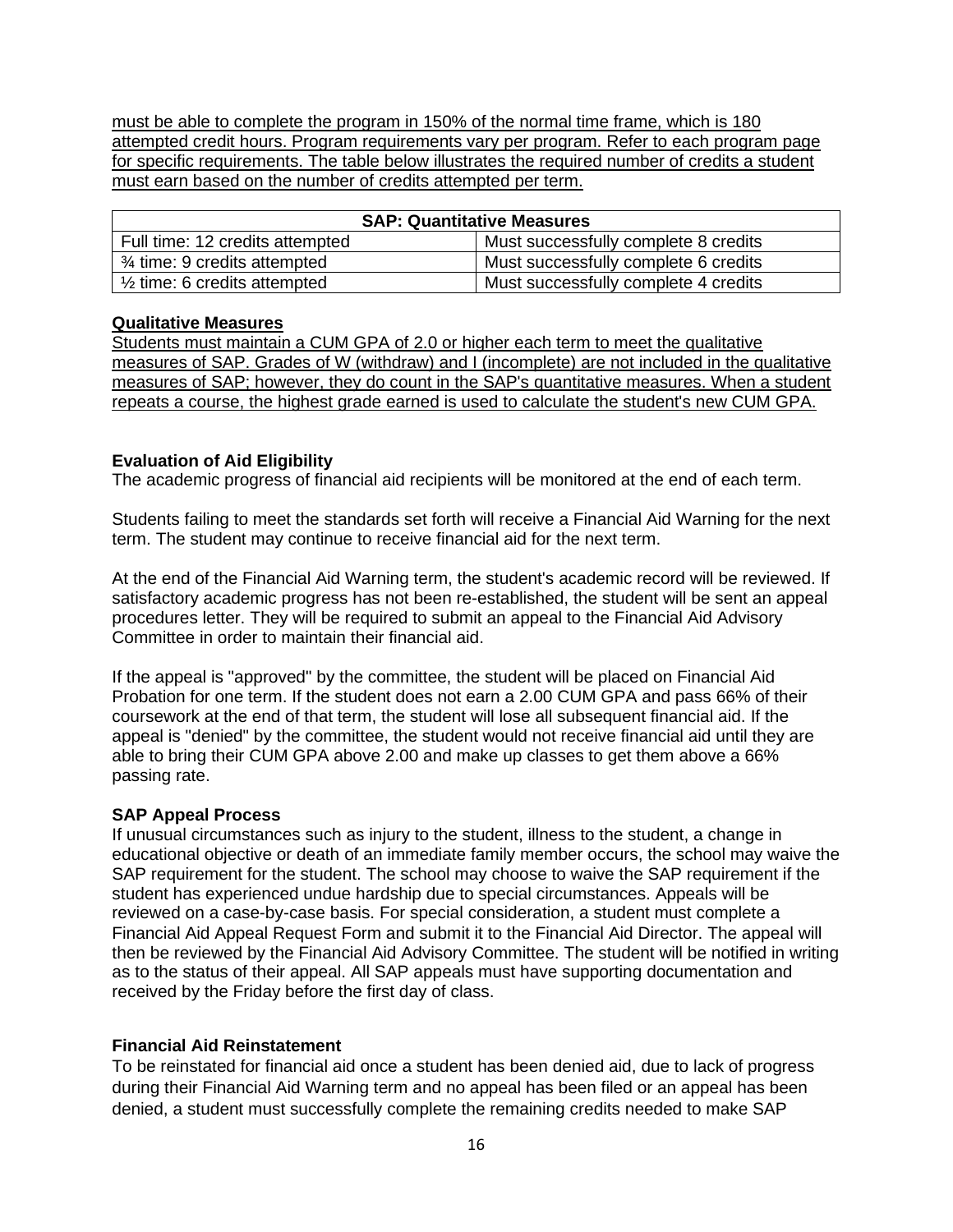progress with a minimum 2.00 CUM GPA (C) and/or make up classes to get them above a 66% passing rate. No aid will be given until these requirements are accomplished and the student's permanent academic record has been reviewed by the Financial Aid office. Students who have an appeal granted must complete their next term with a CUM GPA of 2.00 or better and complete and pass 66% of their coursework.

## **Remedial Coursework and SAP**

Remedial coursework at Central Penn consists of MTH010 Basic Algebra. This remedial course is three semester credit hours. Both the grade and the credits attempted factor into the student's Satisfactory Academic Progress as any other course. As such, MTH010 can only be repeated one time to ensure students can meet the College's SAP policy's quantitative components above (see the Repeating Courses section of this catalog). The College does not have noncredit remedial coursework.

## **Second Degree, Transfer of Program, and SAP**

Qualitative and quantitative SAP measures also apply to students who return to Central Penn for a second degree and to students who transfer from one program to another within the College. Qualitatively, the student's CUM GPA continues throughout a student's tenure at Central Penn. When a student transfers from one program to another or returns to Central Penn for an additional undergraduate degree, the student's CUM GPA transfers to the new program. The final calculation will include all courses taken at Central Penn. Quantitatively, students seeking a second undergraduate degree or transferring into a new program at Central Penn receive a transfer evaluation that outlines the number of earned credits completed. Students must still meet the 66% and 150% SAP components to remain eligible for Title IV.

## **Return of Title IV Funds (R2T4) (beginning on p.39)**

The requirements for Federal Student Aid (FSA) when a student withdraws is different from the Institutional Refund Policy. As such, a student may still owe a balance to the College for unpaid institutional charges. Federal Regulations specify the amount of FSA funds the student is eligible to retain for the term.

For students who withdraw during the term, the College will perform a Return to Title IV calculation (R2T4) to determine the amount of FSA funds the student has earned at the time of withdrawal. This is calculated based on the total number of calendar days completed divided by the total number of calendar days in the term.

The Financial Aid Office is required by federal regulations to complete the R2T4 process for all students who withdraw, stop attending drop out, or are dismissed prior to completing 60% of a payment period or term. The federal Title IV financial aid programs must be recalculated in these situations.

If a student leaves the institution prior to completing 60% of a payment period or term, the Financial Aid Office recalculates eligibility for Title IV funds. Recalculation is based on the percentage of earned aid using the following Federal Return of Title IV funds formula: